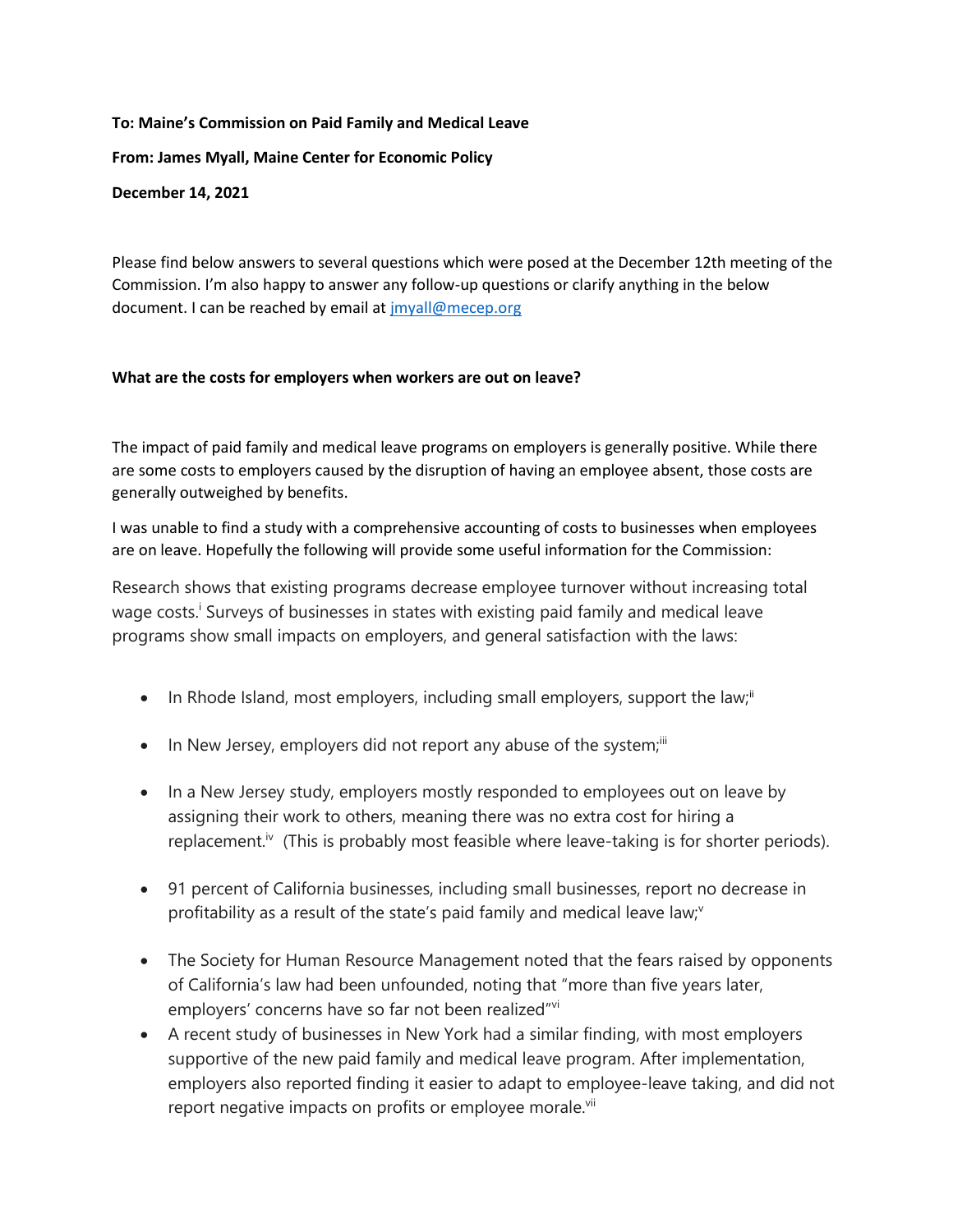Finally, I would also point the commission to a recent national survey which showed significant numbers of Americans who are currently out of work or working part time would increase their hours or go back to work if they had access to paid family or medical leave.<sup>viii</sup>

#### **What do wage replacement rates look like at different wage rates?**

The chart below shows the wage replacement rates for workers at different wage levels, on the model of 90/50 wage replacement rate. Because the benefit is calculated based on a worker's usual weekly wage, I've shown the earnings on a weekly basis. To convert to an annual wage, you can multiply these numbers by 52.



Source: MECEP calculation using the US Census Bureau, Current Population Survey, Outgoing Rotation Group sample, 2021.

Some context which may be useful for the Commission: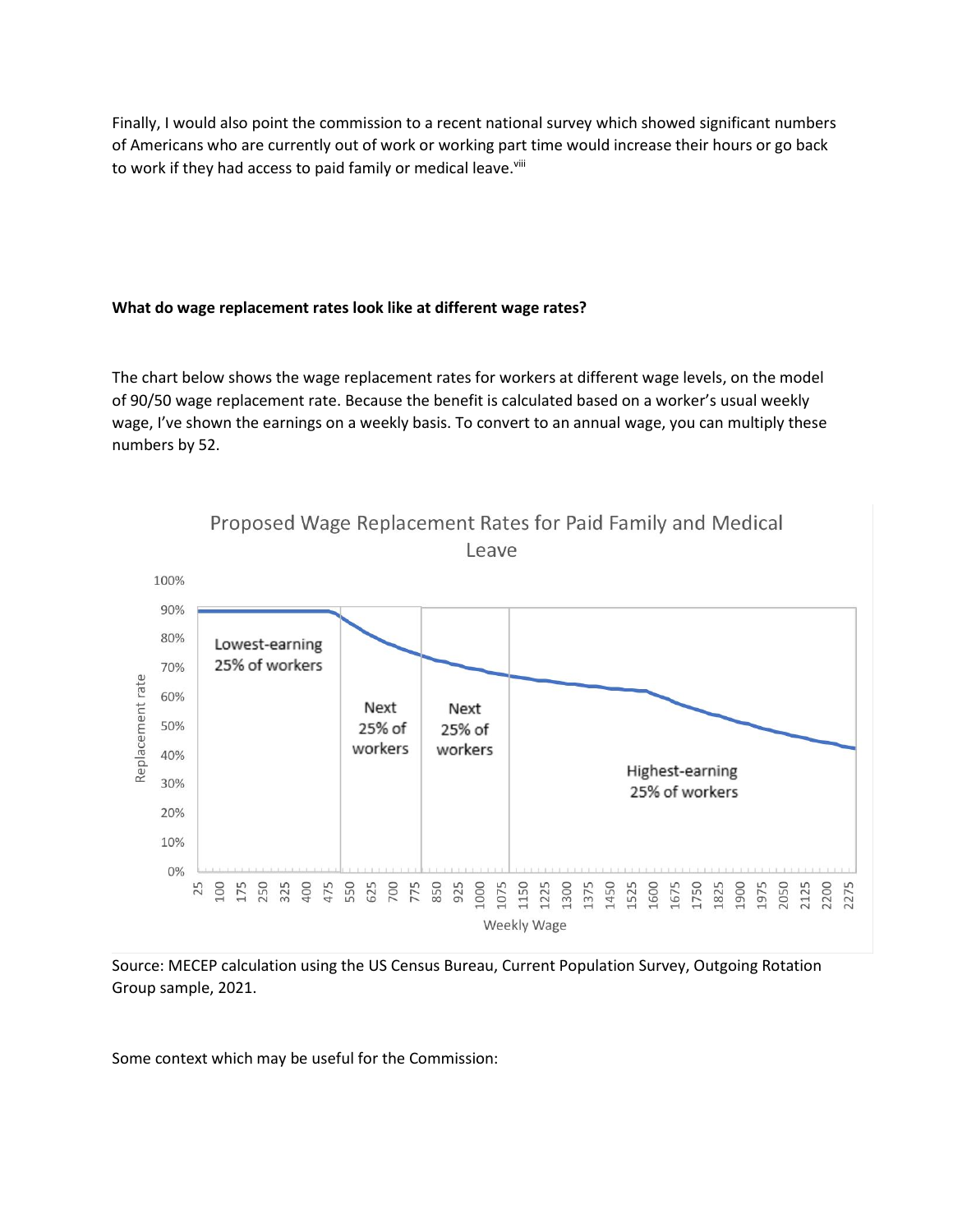All workers who earn less than \$492 a week would see a weekly benefit equal to 90% of their usual weekly earnings. That covers the bottom 24 percent of earners.

The median wage earner in Maine earns approximately \$790 a week. Their weekly benefit would be \$592, or 75 percent of their usual weekly wage.

A high wage earner in Maine, at the 75<sup>th</sup> percentile of wage earners, earns \$1,100 a week. Their benefit would be \$747 a week, or 68 percent of their usual weekly wage.

#### **What would the cost be to provide more generous benefits?**

As I mentioned during the previous session, the main reason for not offering larger benefits is to reduce costs.

As an example, imagine a potential a PFML program with a baseline cost of \$152 million per year with the wage replacement structure of 90% up to half the average weekly wage and 50% for amounts above that, capped at the average weekly wage). This would require a payroll tax of approximately 0.52%

If the replacement wage is increased for the lowest-income workers, to 100% of wages below half the average weekly wage, the cost increases to \$160 million per year. The payroll tax would increase to 0.54%

If the replacement wage is changed to a uniform 90% capped at the average weekly wage, the cost increases to \$170 million per year.. The payroll tax would increase to 0.58%.

In theory, it would be possible to either have a much higher cap on the weekly benefit, or no cap at all. One reason to maintain at least some kind of cap is to reduce volatility in the payments made each year, so that leave-taking by a high-income individual doesn't deplete the fund quicker than imagined.

For example, modifying the above hypothetical to keep the 90/50 wage replacement rate, but increasing the cap to twice the average weekly wage (\$1,968 in 2021) would increase the cost from \$150 million to \$167 million per year, and increase the necessary payroll tax from 0.52% to 0.57%

Alternatively, using the uniform 90 percent wage replacement rate up to the cap of twice the AWW would increase the cost from \$170 million to \$213 million per year. The payroll tax would increase from 0.58% to 0.72%.

#### **What are the usage rates in other states? How many workers take the maximum amount of leave?**

The table below shows recent usage data from other states with active paid family and medical leave programs. While the amount of leave taken varies considerably by state, the average amount of leave taken is generally significantly below the maximum. It appears that employees are more likely to take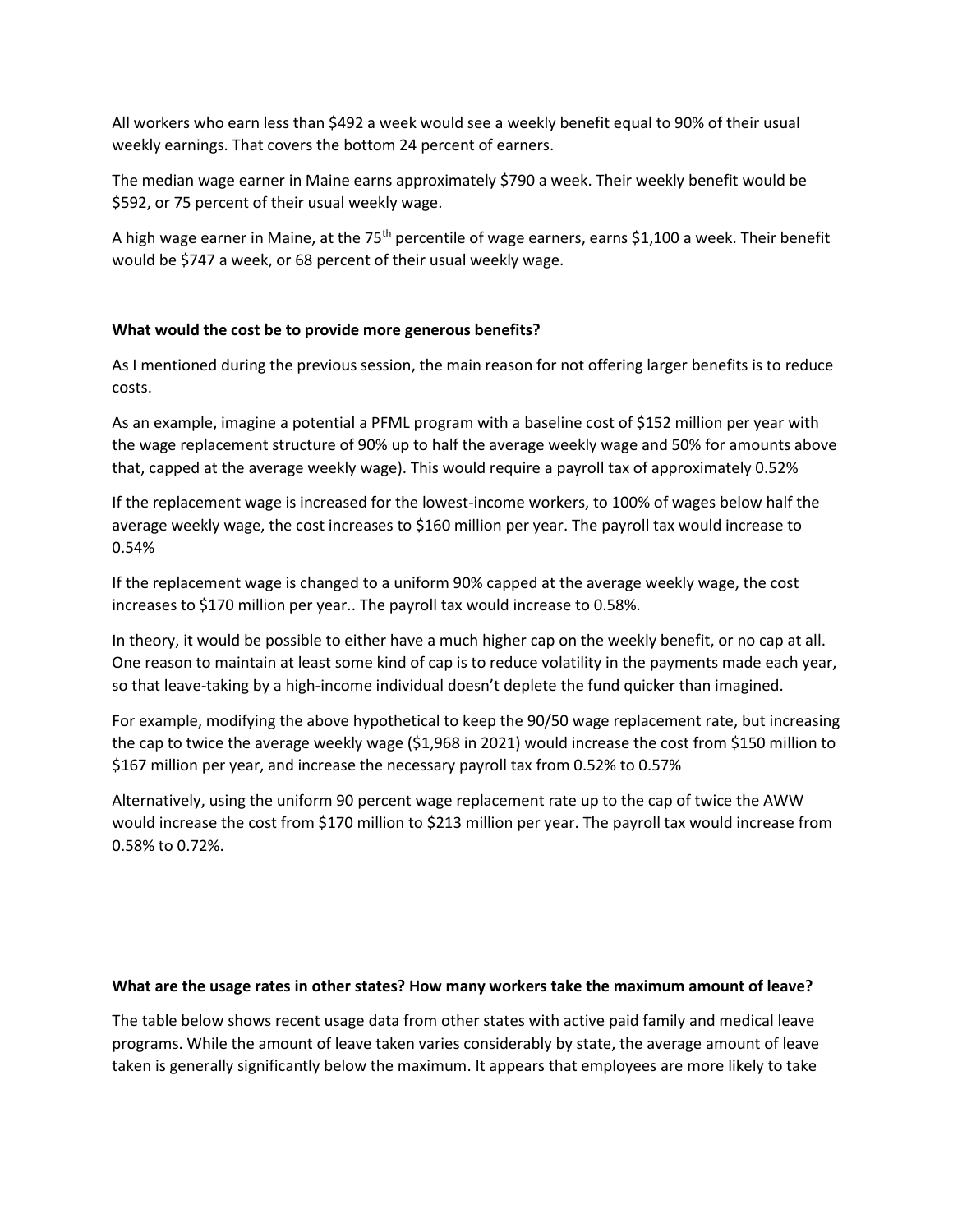the maximum amount of pregnancy-based leave and less likely to take the full amount of other kinds of leave.

|                                      | Maximum eligible leave (weeks) | Average leave taken (weeks) |
|--------------------------------------|--------------------------------|-----------------------------|
| CA Paid Family Leaveix               | 8                              | 5.49                        |
| CA Disability Insurance <sup>x</sup> | 52                             | 16.31                       |
| <b>RI Temporary Caregiver</b>        | 4                              | 3.5                         |
| Insurance <sup>xi</sup>              |                                |                             |
| <b>RI Temporary Disability</b>       | 30                             | 12.1                        |
| Insurance <sup>xii</sup>             |                                |                             |
| NJ Family Leave Insurancexiii        | 12                             | 5.2                         |
| NJ Temporary Disability              | 26                             | 9.8                         |
| Insurance <sup>xiv</sup>             |                                |                             |
| WA (single reason) $xv$              | 12                             | 7.5                         |
| WA (bonding + medical) $^{xvi}$      | 16                             | 14.7                        |
| MA medical xvii                      | 20                             | 11.44                       |
| MA family <sup>xviii</sup>           | 12                             | 10.3                        |

Data for CA, RI and NJ is for 2019. WA data for 2020 and MA data for the first half of 2021. Although its program is active, I was unable to find data for New York's program.

## **Will a tax exemption for small business employers result in a substantial loss of revenue, due to Maine's large number of small businesses?**

Firstly, it's important to distinguish between the size of a business *establishment* and a business *firm.* An establishment is a physical location like a store or factory. A firm represents the entire company. Many published statistics are based on the size of a business establishment, while the legal definition should apply to the firm size. For example, if Starbucks operates 15 restaurants in Maine, they might appear as 15 small businesses if you use the establishment data, because each store will be counted separately. On the other hand, if the data is based on firm size, all the employees across all locations in Maine will be aggregated together as one large business.

The statistics on establishment and firm size show quite a deviation. If you look at the establishmentlevel data (such as that published by Maine DOL), just under 83,000 Mainers are employed at establishments with fewer than 10 employees. That's about 17 percent of all private-sector employees.xix

However, if you look at the more comprehensive firm level data, only 61,000 Mainers work in the private sector for firms with fewer than 10 employees. That's About 13 percent of all-private sector workers.<sup>xx</sup>

Additinoally, consider that workers at smaller businesses have lower average wages than those at larger businesses. This is partly because larger businesses have more managers and upper-level employees than small businesses. In Maine, the average wage income for a worker at a business with fewer than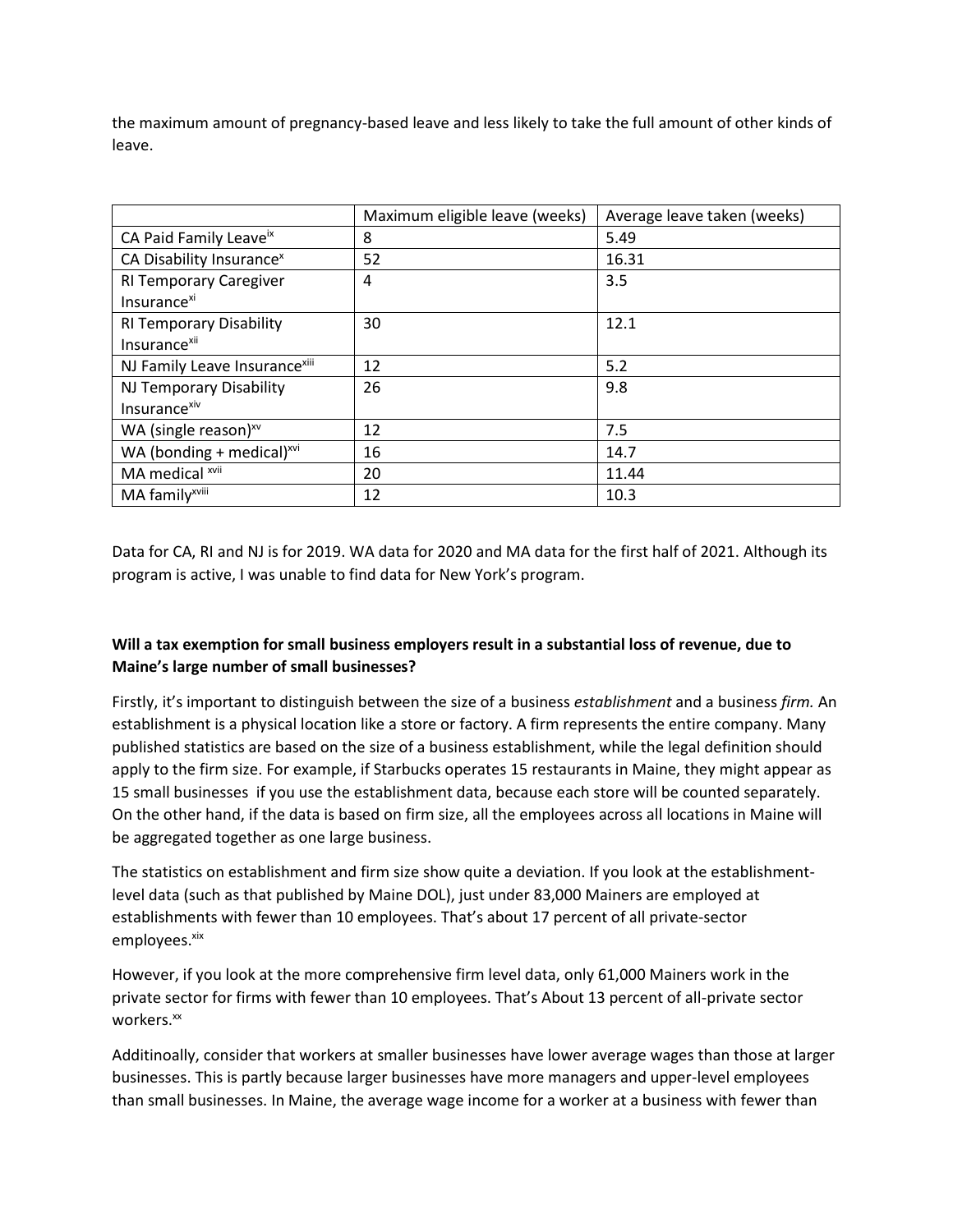ten employees is just over \$32,000 a year. The average wage at a business with more than 1,000 employees is just over \$57,000 a year.<sup>xxi</sup>

The relatively small number of employees in small businesses, and the lower average wages mean that the cost of exempting employer-side payroll taxes on these businesses is relatively small.

My calculations from census bureau data found that in 2019, private-sector workers in Maine earned a total of \$28.9 billion in wages and salary. Of that, just under \$3 billion was earned by workers in firms with less than 10 employees. That's a little over 10 percent of the total taxable revenue. If the payroll tax is split between employees and employers, and only the employer portion is exempted, that reduces the overall taxable revenue by a little over 5 percent.

If the total program cost is \$175 million a year, the tax rate without a small business exemption would be \$175 / \$28,900 = 0.61%.

After a small business exemption, the calculation is \$175 / \$27,400 = 0.64%

#### **What are the initial and ongoing administrative costs, and how would these impact total premiums?**

The most recent estimate I'm aware of from the Office of Fiscal and Policy Review was for LD 701 in the 128th legislature. According to that estimate, the one-time cost of establishing a new division within the Department of Labor, including new computer equipment and software, was just over \$34 million. Ongoing administrative (staffing) costs were projected to be \$1.9 million annually.

The impact on the payroll tax rate of this ongoing cost would be minimal. For example, with a baseline program cost of \$175 million, the overall payroll tax rate would go from 0.606% to 0.612%.

States have taken different approaches in dealing with the one-time start-up costs. Many states have issued bonds for those amounts, and repaid the bonds over a number of years using the payroll tax contributions. If this approach were taken, it might increase the cost of the program by approximately \$3.5 million per year for the first decade. Again, the impact on payroll taxes would be small; perhaps an additional 0.01% to the tax rate.

Alternatively, the commission could recommend appropriating the start-up costs from the general fund, particularly since the state is projected to have a substantial surplus this biennium (\$800 million).

 $\overline{a}$ 

i [https://www.edd.ca.gov/disability/pdf/PFL\\_Economic\\_and\\_Social\\_Impact\\_Study.pdf](https://www.edd.ca.gov/disability/pdf/PFL_Economic_and_Social_Impact_Study.pdf) ii

[https://www.dol.gov/sites/dolgov/files/OASP/legacy/files/AssessingRhodeIslandTemporaryCaregiverInsuranceAct](https://www.dol.gov/sites/dolgov/files/OASP/legacy/files/AssessingRhodeIslandTemporaryCaregiverInsuranceAct_InsightsFromSurveyOfEmployers.pdf) [\\_InsightsFromSurveyOfEmployers.pdf](https://www.dol.gov/sites/dolgov/files/OASP/legacy/files/AssessingRhodeIslandTemporaryCaregiverInsuranceAct_InsightsFromSurveyOfEmployers.pdf)

iii <https://www.cepr.net/documents/nj-fli-2014-06.pdf>

iv <https://bloustein.rutgers.edu/wp-content/uploads/2012/03/Ramirez.pdf>

<sup>v</sup> <https://www.cepr.net/documents/publications/paid-family-leave-1-2011.pdf>